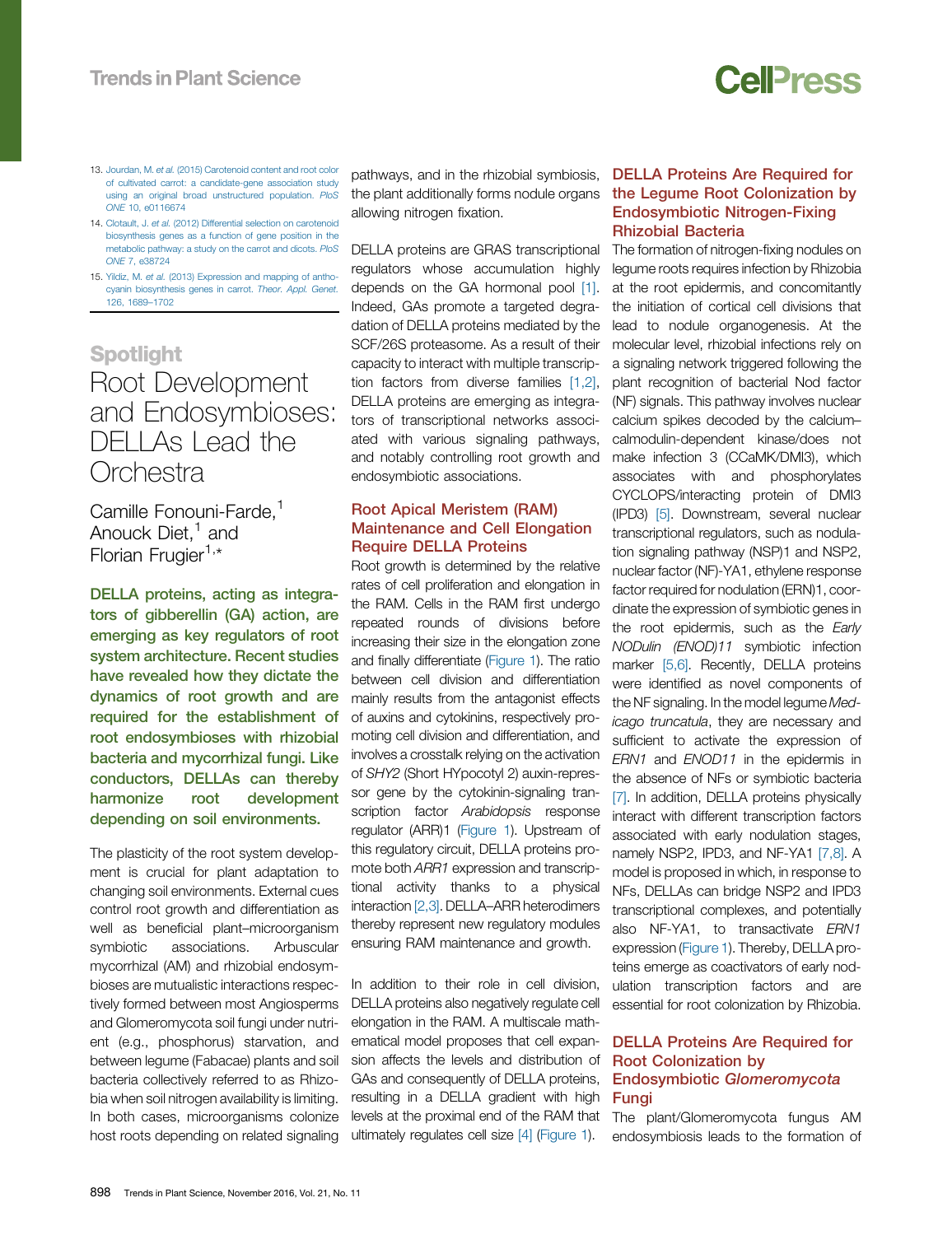# CelPress

<span id="page-1-0"></span>

### **Trends in Plant Science**

Figure 1. Role of Gibberellin (GA)/DELLA Regulatory Module in the Root Apical Meristem (RAM) and in Rhizobial and Arbuscular Mycorrhizal (AM) Endosymbioses. The RAM is divided into the stem cell niche, located around the quiescent center, the proximal meristem where cells divide, the elongation zone where cells elongate, and the differentiation zone where root hairs are notably formed and which also corresponds to the main rhizobial bacteria and AM fungi responsive region. RAM growth depends on the ratio between cell division and differentiation, which mainly results from the antagonistic effects of the cytokinin hormone, promoting cell differentiation, and of the auxin hormone, promoting cell division. To ensure an auxin/cytokinin crosstalk at the transition zone (TZ) between cell proliferation and differentiation, a model proposes that the cytokinin-signaling transcription factor ARR1 (authentic type B response regulator 1) negatively regulates PIN auxin-efflux carriers essential for polar auxin transport (black dotted arrows) through a direct activation of the SHY2 (Short HYpocotyl 2) auxin-signaling gene, ultimately leading to a repression of auxin responses at the TZ. Upstream of this regulatory circuit, DELLA proteins activate or not ARR1 depending on GA levels: high GA levels induce the degradation of DELLA proteins and the repression of the expression of the ARR1 gene, therefore promoting cell division. In contrast, decreased GA levels stabilize DELLA proteins and promote ARR1 expression. A DELLA/ARR1 physical interaction additionally enhances the ARR1 transcriptional activity, ultimately promoting cell differentiation. Modeling approaches suggest that in the elongation zone, cell expansion provokes a dilution of the GA pool, resulting in the formation of a GA gradient and subsequently of a DELLA protein gradient regulating cell elongation dynamics. In the differentiation zone, signals produced by Rhizobia bacteria (Nod factors, NF) or AM fungi (mycorrhizal lipo-chito-oligossacharides, Myc-LCO) initiate symbiotic infections in the root epidermis. In the Medicago truncatula legume rhizobial symbiosis, DELLA proteins positively regulate NF-signaling transcriptional complexes by interacting with NSP2 (Nod factor signaling protein 2), IPD3 (interactor protein of does not make infection 3, DMI3), and NF-YA1 (nuclear factor-YA1) transcription factors to induce the expression of ERN1 (ERF Required for Nodulation 1) and ENOD11 (Early NODulin 11) symbiotic genes, ultimately promoting symbiotic infections. This positive function of DELLA proteins is antagonized by GAs whose accumulation may by triggered by soil nitrogen (N). In the AM symbiosis, DELLA proteins interact with CYCLOPS (functionally equivalent to DMI3 in Lotus japonicus) as well as still unknown transcription factors ('X'), and in rice a RAM1 (Reduced AM1)/DELLA/DIP1 (DELLA interacting protein 1) complex may upregulate the expression of the RAM2 AM symbiotic gene, both mechanisms ultimately promoting root hyphal colonization. This positive function of DELLA proteins in the AM symbiosis is antagonized by GAs and promoted by inorganic phosphorus (Pi). C, cortex; E, endodermis; Ep, epidermis; P, pericycle.